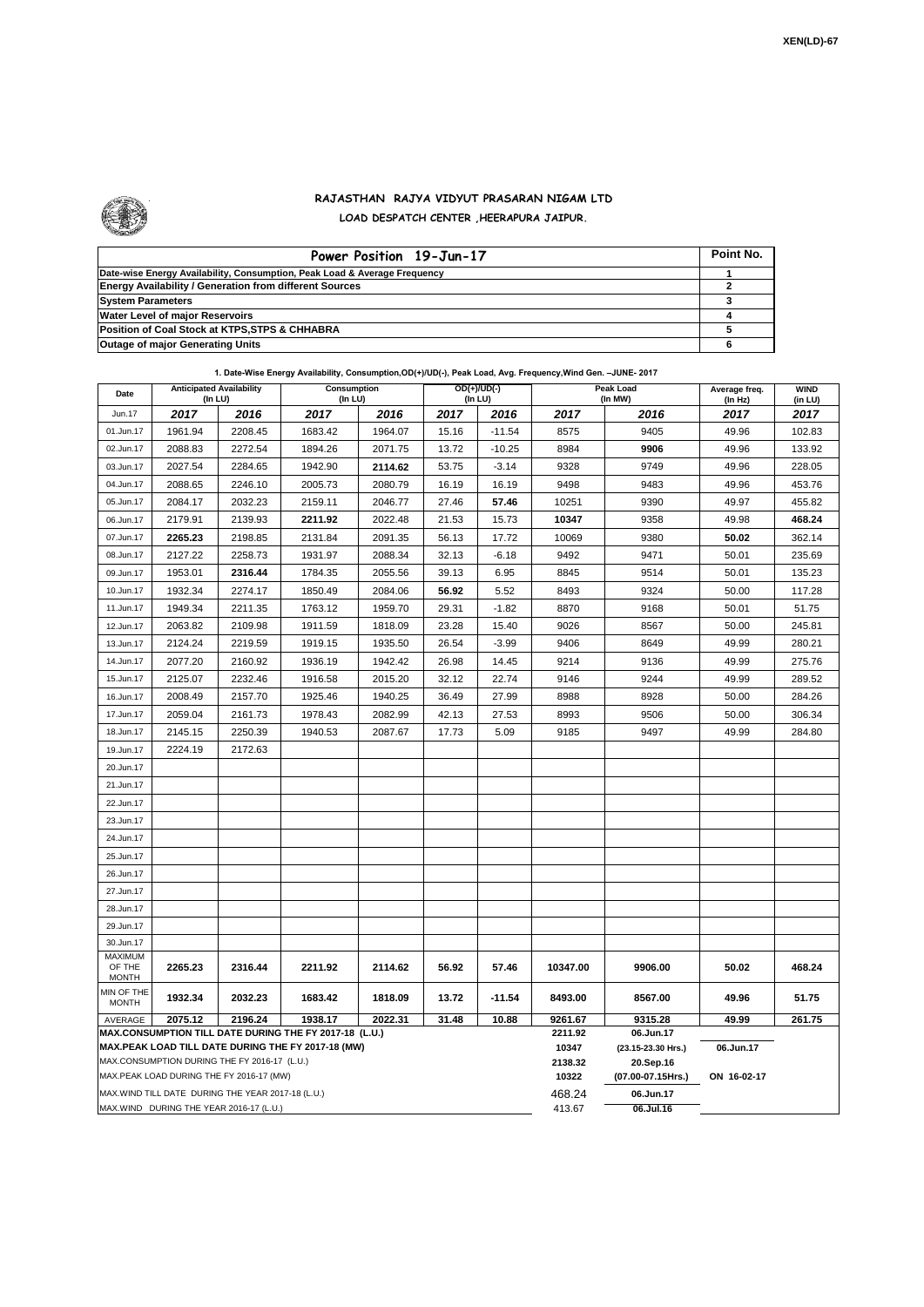## **2.Anticipated Availability/Generation From Different Sources**

|                     | (In LU)                                                                            |                                      |                                  |                                  |                                      |                                  |                                  |                                      |                                  |                                  |  |
|---------------------|------------------------------------------------------------------------------------|--------------------------------------|----------------------------------|----------------------------------|--------------------------------------|----------------------------------|----------------------------------|--------------------------------------|----------------------------------|----------------------------------|--|
| S.No.               | Sources Available to Rajasthan /<br>Installed Capacity as on 30.09.2016<br>(In MW) | Prior<br>assessment<br>of Avail. For | Prior<br>assessment<br>of Avail. | <b>Actual Energy</b><br>Received | Prior<br>assessment<br>of Avail. For | Prior<br>assessment<br>of Avail. | <b>Actual Energy</b><br>Received | Prior<br>assessment<br>of Avail. For | Prior<br>assessment<br>of Avail. | <b>Actual Energy</b><br>Received |  |
|                     |                                                                                    | next Day                             |                                  |                                  | next Day                             |                                  |                                  | next Day                             |                                  |                                  |  |
|                     | KTPS (1240/1240)                                                                   | 176.00                               | 16-Jun-17<br>176.00              | 140.85                           | 176.00                               | 17-Jun-17<br>176.00              | 145.84                           | 176.00                               | 18-Jun-17<br>176.00              | 150.26                           |  |
| 1<br>$\mathbf{2}$   | STPS (1500/1500)                                                                   | 55.00                                | 55.00                            | 48.69                            | 55.00                                | 55.00                            | 49.77                            | 55.00                                | 55.00                            | 44.94                            |  |
| 3                   | DHOLPUR GAS CCPP (330/330)                                                         | 0.00                                 | 0.00                             | 0.00                             | 0.00                                 | 0.00                             | 0.00                             | 0.00                                 | 0.00                             | 0.00                             |  |
| 4                   | RAMGARH (273.5/273.5)                                                              | 42.00                                | 45.00                            | 44.35                            | 45.00                                | 42.00                            | 45.18                            | 45.00                                | 45.00                            | 41.95                            |  |
| 5                   | RAPP-A(200/200)                                                                    | 38.00<br>0.00                        | 38.00<br>0.00                    | 40.09<br>0.00                    | 38.00<br>0.00                        | 38.00<br>0.00                    | 40.15<br>0.00                    | 38.00<br>0.00                        | 38.00<br>0.00                    | 40.15                            |  |
| 6<br>$\overline{7}$ | MAHI (140/140)<br>CHAMBAL (RPS+JS) (135.5/271)                                     | 0.00                                 | 0.00                             | 5.82                             | 0.00                                 | 0.00                             | 0.00                             | 0.00                                 | 0.00                             | 0.00<br>0.00                     |  |
| 8                   | GIRAL LIGNITE (250/250)                                                            | 0.00                                 | 0.00                             | 0.00                             | 0.00                                 | 0.00                             | 0.00                             | 0.00                                 | 0.00                             | 0.00                             |  |
| 9                   | CHHABRA TPS 1000/1000)                                                             | 200.00                               | 164.00                           | 149.17                           | 218.00                               | 200.00                           | 182.21                           | 218.00                               | 218.00                           | 190.31                           |  |
| 10                  | ADANI (TPS) + KALISINDH (TPS)<br>(1200+1200/1320+1200)                             | 283.60                               | 283.60                           | 249.33                           | 384.00                               | 283.60                           | 255.63                           | 420.00                               | 384.00                           | 299.78                           |  |
| 11<br>12            | WIND FARM (3980.40/4119.15)<br>SOLAR POWER(737.70/1295.70)                         | 300.00<br>0.00                       | 300.00<br>0.00                   | 284.26<br>0.00                   | 270.00<br>0.00                       | 300.00<br>0.00                   | 306.34<br>0.00                   | 320.00<br>0.00                       | 270.00<br>0.00                   | 284.80<br>0.00                   |  |
| 13                  | <b>CAPTIVE POWER PLANTS</b>                                                        | 0.00                                 | 0.00                             | 0.00                             | 0.00                                 | 0.00                             | 0.00                             | 0.00                                 | 0.00                             | 0.00                             |  |
| 14                  | REGIONAL (INTRA STATE) O.A. (VLTPS)                                                | 0.00                                 | 0.00                             | 0.00                             | 0.00                                 | 0.00                             | 0.00                             | 0.00                                 | 0.00                             | 0.00                             |  |
| 15                  | OPEN ACCESS                                                                        | $-39.85$                             | $-57.14$                         | $-57.31$                         | $-45.68$                             | $-39.85$                         | $-40.20$                         | $-57.12$                             | $-45.68$                         | $-45.95$                         |  |
| 16<br>17            | BIOMASS - (101.95/119.25)<br>BARSINGHSAR LTPS(250/250)                             | 5.00<br>54.00                        | 3.00<br>54.00                    | 5.18<br>52.01                    | 6.00<br>54.00                        | 5.00<br>54.00                    | 5.76<br>50.60                    | 6.00<br>54.00                        | 6.00<br>54.00                    | 6.28<br>47.41                    |  |
| 18                  | RAJWEST (1080/1080)                                                                | 201.00                               | 201.00                           | 171.66                           | 220.00                               | 201.00                           | 181.68                           | 223.00                               | 220.00                           | 152.24                           |  |
|                     | <b>TOTAL (A): 1-18</b>                                                             | 1314.75                              | 1262.46                          | 1134.09                          | 1420.32                              | 1314.75                          | 1222.96                          | 1497.88                              | 1420.32                          | 1212.17                          |  |
| 19                  | <b>BBMB COMPLEX</b>                                                                |                                      |                                  |                                  |                                      |                                  |                                  |                                      |                                  |                                  |  |
|                     | a) BHAKRA(230.79/1516.3)<br>b) DEHAR (198/990)                                     | 34.85<br>24.94                       | 29.84<br>24.19                   | 31.69<br>25.18                   | 36.54<br>29.71                       | 34.85<br>24.94                   | 36.11<br>27.18                   | 36.62<br>29.33                       | 36.54<br>29.71                   | 36.51<br>29.48                   |  |
|                     | c) PONG (231.66/396)                                                               | 24.03                                | 21.62                            | 23.26                            | 21.25                                | 24.03                            | 21.88                            | 15.87                                | 21.25                            | 18.74                            |  |
|                     | TOTAL: a TO c                                                                      | 83.82                                | 75.65                            | 80.13                            | 87.51                                | 83.82                            | 85.17                            | 81.82                                | 87.51                            | 84.74                            |  |
| 20                  | <b>CENTRAL STATIONS</b>                                                            |                                      |                                  |                                  |                                      |                                  |                                  |                                      |                                  |                                  |  |
|                     | d) SINGRAULI<br>(300/2000)<br>e) RIHAND<br>(310.24/3000)                           | 82.46<br>101.07                      | 80.84<br>101.04                  | 79.93<br>100.47                  | 78.36<br>101.17                      | 82.46<br>101.07                  | 66.32<br>99.99                   | 81.23<br>101.02                      | 78.36<br>101.17                  | 72.52<br>100.67                  |  |
|                     | f) UNCHAHAR-I(20/420)                                                              | 1.94                                 | 0.67                             | 2.83                             | 0.39                                 | 1.94                             | 3.08                             | 0.00                                 | 0.39                             | 0.96                             |  |
|                     | g) UNCHAHAR-II& III(61/630)                                                        | 5.69                                 | 3.95                             | 11.18                            | 3.53                                 | 5.69                             | 11.07                            | 1.08                                 | 3.53                             | 4.54                             |  |
|                     | h) INDIRA GANDHI STPS(JHAJHAR) 0.00/1500)                                          | 0.00                                 | 0.00                             | 0.00                             | 0.00                                 | 0.00                             | 0.00                             | 0.00                                 | 0.00                             | 0.00                             |  |
|                     | i) NCTPS DADRI St-II (43.22/980) +                                                 | 2.49                                 | 3.93                             | 6.20                             | 1.43                                 | 2.49                             | 5.46                             | 0.00                                 | 1.43                             | 6.49                             |  |
|                     | DADRI-TH<br>j) DADRI GAS (77/830)                                                  | 1.53                                 | 3.54                             | 4.63                             | 2.71                                 | 1.53                             | 4.01                             | 1.61                                 | 2.71                             | 2.15                             |  |
|                     | (83.07/419)<br>k) ANTA                                                             | 0.00                                 | 0.00                             | 0.00                             | 0.00                                 | 0.00                             | 0.00                             | 0.00                                 | 0.00                             | 0.00                             |  |
|                     | I) AURAIYA<br>(61.03/663)                                                          | 0.00                                 | 0.00                             | 0.00                             | 0.00                                 | 0.00                             | 0.00                             | 0.00                                 | 0.00                             | 0.00                             |  |
|                     | m) NAPP<br>(44/440)                                                                | 9.10                                 | 9.10                             | 9.10                             | 9.29                                 | 9.10                             | 9.10                             | 9.31                                 | 9.29                             | 9.29                             |  |
|                     | n) RAPP-B<br>(125/440)<br>o) RAPP-C<br>(88/440)                                    | 31.61<br>20.58                       | 30.58<br>20.00                   | 30.58<br>20.00                   | 31.69<br>20.58                       | 31.61<br>20.58                   | 31.61<br>20.58                   | 31.69<br>20.58                       | 31.69<br>20.58                   | 31.69<br>20.58                   |  |
|                     | p) SALAL<br>(20.36/690)                                                            | 4.17                                 | 4.76                             | 4.51                             | 4.18                                 | 4.17                             | 3.84                             | 4.48                                 | 4.18                             | 3.92                             |  |
|                     | q) URI<br>(70.37/720)                                                              | 16.73                                | 16.73                            | 16.73                            | 16.73                                | 16.73                            | 16.73                            | 16.73                                | 16.73                            | 16.73                            |  |
|                     | r) TANAKPUR<br>(10.86/94)                                                          | 1.02                                 | 1.19                             | 1.37                             | 1.01                                 | 1.02                             | 1.03                             | 1.06                                 | 1.01                             | 1.01                             |  |
|                     | s) CHAMERA - (105.84/540)<br>t) CHAMERA-II (29.01/300)                             | 17.64<br>6.98                        | 17.64<br>6.98                    | 17.64<br>6.98                    | 17.64<br>6.98                        | 17.64<br>6.98                    | 17.43<br>6.98                    | 19.60<br>6.98                        | 17.64<br>6.98                    | 17.64<br>6.98                    |  |
|                     | u) CHAMERA-III (25.21/231)                                                         | 6.00                                 | 6.00                             | 6.00                             | 5.97                                 | 6.00                             | 6.05                             | 6.07                                 | 5.97                             | 6.03                             |  |
|                     | v) DHAULIGANGA (27/280)                                                            | 3.67                                 | 3.47                             | 3.67                             | 4.23                                 | 3.67                             | 3.67                             | 4.60                                 | 4.23                             | 4.44                             |  |
|                     | w) DULHASTI (42.42/390)                                                            | 10.08                                | 10.08                            | 10.08                            | 10.08                                | 10.08                            | 10.08                            | 10.08                                | 10.08                            | 10.08                            |  |
|                     | x) SEWA (13/120)<br>y) NJPC                                                        | 1.30<br>34.13                        | 1.08<br>34.13                    | 1.08<br>34.13                    | 1.30<br>34.13                        | 1.30<br>34.13                    | 1.30<br>34.13                    | 1.30<br>34.13                        | 1.30<br>34.13                    | 1.30<br>34.13                    |  |
|                     | (112.00/1500)+RAMPUR(31.808/412.02)                                                |                                      |                                  |                                  |                                      |                                  |                                  |                                      |                                  |                                  |  |
|                     | z) TEHRI (75/1000)                                                                 | 3.00                                 | 3.00                             | 3.00                             | 3.45                                 | 3.00                             | 2.75                             | 3.45                                 | 3.45                             | 3.45                             |  |
|                     | aa) KOTESHWR (33.44/400) + PARBATI3                                                | 12.88                                | 12.88                            | 15.38                            | 19.31                                | 12.88                            | 15.73                            | 19.59                                | 19.31                            | 20.48                            |  |
| ab)                 | (56.73/520)<br><b>TALA</b>                                                         | 1.32                                 | 1.64                             | 1.64                             | 1.24                                 | 1.32                             | 1.32                             | 1.38                                 | 1.24                             | 1.24                             |  |
|                     | ac) MUNDRA UMPP (380/4000)                                                         | 52.32                                | 52.32                            | 52.32                            | 33.60                                | 52.32                            | 42.78                            | 33.84                                | 33.60                            | 33.60                            |  |
|                     | ad) SASAN (372/3960)                                                               | 76.21                                | 89.76                            | 93.48                            | 75.40                                | 76.21                            | 66.64                            | 85.98                                | 75.40                            | 82.71                            |  |
|                     | ae) FRKKA+KHLGN+TLCHR (70.18/3940)                                                 | 26.52                                | 24.56                            | 17.06                            | 22.03                                | 26.52                            | 18.17                            | 19.83                                | 22.03                            | 5.90                             |  |
|                     | af) URS POWER(DADRI TH-I)<br>TOTAL SCHEDULE(a TO af)                               | 0.00<br>614.24                       | 0.00<br>615.52                   | 0.00<br>630.12                   | 0.00<br>593.94                       | 0.00<br>614.24                   | 0.00<br>585.02                   | 0.00<br>597.43                       | 0.00<br>593.94                   | 0.00<br>583.25                   |  |
|                     | LOSSES                                                                             | $-20.87$                             | $-21.01$                         | $-25.10$                         | $-19.40$                             | $-20.87$                         | $-23.04$                         | $-19.96$                             | $-19.40$                         | $-23.18$                         |  |
|                     | NET SCHEDULED                                                                      | 593.38                               | 594.51                           | 605.03                           | 574.53                               | 593.38                           | 561.98                           | 577.47                               | 574.53                           | 560.07                           |  |
| 21                  | BILATERAL (REG.) EXCL. BANKING                                                     | 24.71                                | 23.49                            | 22.04                            | 26.22                                | 24.71                            | 24.81                            | 26.21                                | 26.22                            | 26.22                            |  |
| 22                  | <b>BANKING</b>                                                                     | $-36.10$                             | $-36.10$                         | $-36.10$                         | $-36.10$                             | $-36.10$                         | $-36.10$                         | $-36.11$                             | $-36.10$                         | $-36.10$                         |  |
| 23                  | BILATERAL(INTER-REG.).<br>EXCLUDING (ISOA & BANKING)                               | 114.49                               | 108.65                           | 114.08                           | 114.49                               | 108.59                           | 114.49                           | 114.40                               | 108.56                           | 114.49                           |  |
| 24                  | <b>INTER STATE OPEN ACCESS</b><br>(BILATERAL+IEX)                                  | 39.85                                | 57.14                            | 57.31                            | 45.68                                | 39.85                            | 40.20                            | 57.12                                | 45.68                            | 45.95                            |  |
| 25                  | INDIAN ENERGY EXCHANGE<br><b>TOTAL(B): (19 TO 25)</b>                              | 7.97<br>744.29                       | $-7.50$<br>746.03                | $-7.50$<br>754.87                | 0.00<br>724.83                       | 7.97<br>744.29                   | 7.97<br>713.34                   | $-12.78$<br>726.31                   | 0.00<br>724.83                   | 0.00<br>710.63                   |  |
|                     | TOTAL GENERATION (A +B) : 1 TO<br>25                                               |                                      |                                  | 1888.96                          |                                      |                                  | 1936.31                          |                                      |                                  | 1922.80                          |  |
|                     | OVER DRAWAL (+)/UNDER<br>DRAWAL (-)                                                |                                      |                                  | 36.49                            |                                      |                                  | 42.13                            |                                      |                                  | 17.73                            |  |
|                     | <b>GRAND TOTAL</b>                                                                 | 2059.04                              | 2008.49                          | 1925.45                          | 2145.15                              | 2059.04                          | 1978.44                          | 2224.19                              | 2145.15                          | 1940.53                          |  |
|                     | <b>LAST YEAR</b>                                                                   | 2161.73                              | 2157.70                          | 1940.25                          | 2250.39                              | 2161.73                          | 2083.00                          | 2172.63                              | 2250.39                          | 2087.67                          |  |